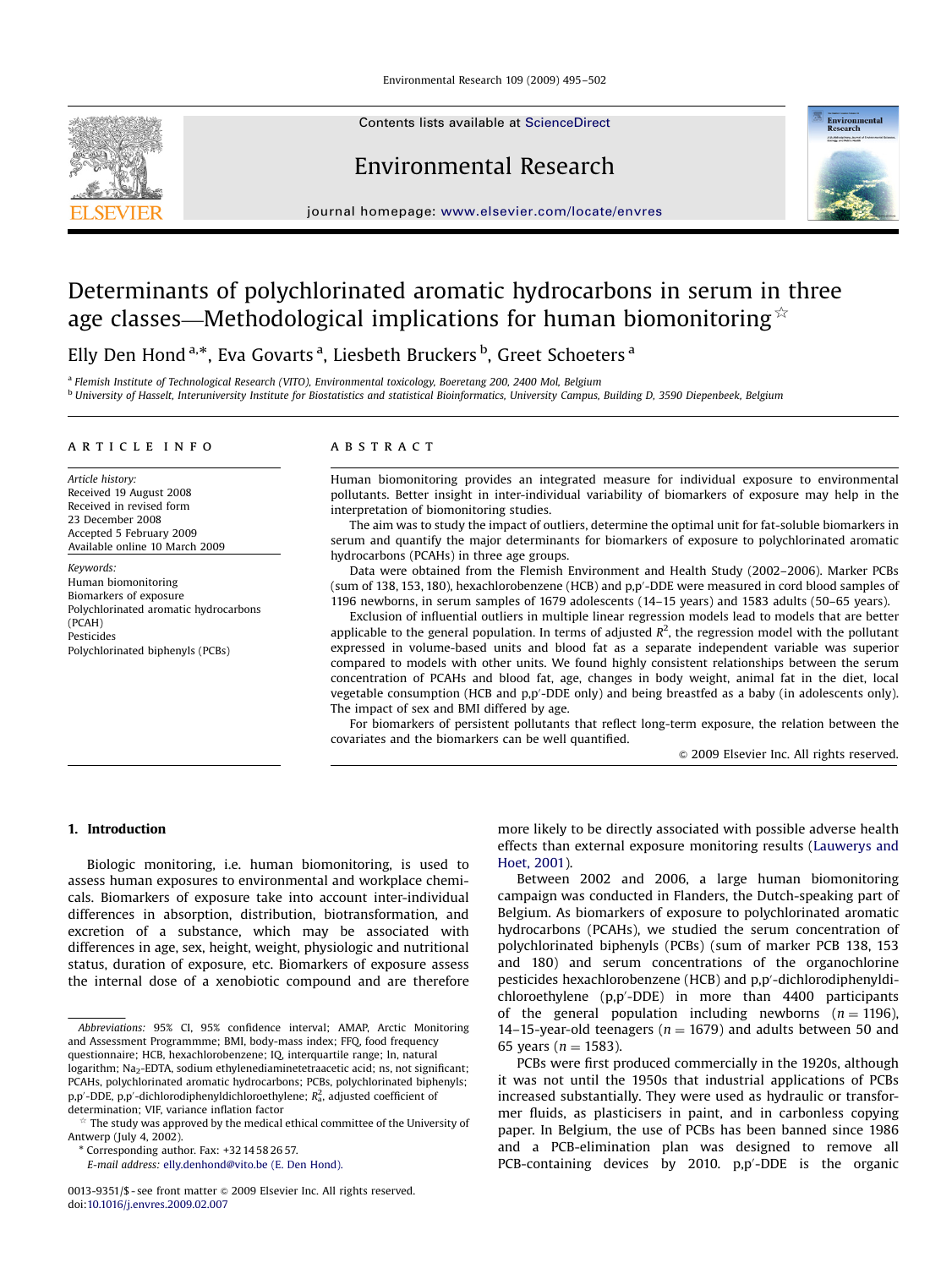metabolite of DDT, a pesticide that has been used worldwide for decades to control insects in agriculture and insects that carry diseases such as malaria. Since 1979, DDT is forbidden in Belgium, but it is still allowed in developing countries with malaria. HCB is a persistent chlorinated pesticide that was mainly used to protect seeds and grains against fungus. It was also used in the production of fireworks, ammunition and synthetic rubber until the early seventies. PCBs, p,p'-DDE and HCB are lipophilic, persistent substances that have entered the environment and contaminated the food chain, most notably fish. They become biologically magnified in the food chain from soil and sediment to fish or animal feed, to dairy and meat products, and eventually to man where they accumulate in fat tissue. To a lesser extent, they contaminate dust, soil and water and reach men through inhalation and skin contact. In newborns, PCAHs are transferred from mother to their babies both prenatal (in utero) and postnatal via breastfeeding.

PCBs, p,p'-DDE and HCB have hormone-disrupting, immunedisrupting and carcinogenic properties. Previous studies in Belgium have estimated PCAH exposure in the general population, and have demonstrated significant relationships between current exposure levels and health effects [\(Den Hond et al., 2002;](#page-7-0) [Staessen et al., 2001;](#page-7-0) [Van Den Heuvel et al., 2002](#page-7-0)). Although PCBs, HCB and DDT are prohibited in Belgium and many efforts were done to control for contamination of the environment, it remains relevant to monitor the levels of these persistent compounds in the general population until concentrations have dropped below safe levels.

The Environment and Health study has delivered a large dataset with individual measurements of three PCAHs in three age groups and thus allows us to study a number of methodological aspects that are important in human biomonitoring studies. The aims of this study were to use the data of this large cohort to investigate in detail the impact of outliers on summary outcomes and regression models, to compare the use of fat-adjusted versus volume-based units, and to determine the major factors of interindividual variability of serum PCBs, HCB en p,p'-DDE in the three age groups.

#### 2. Materials and methods

#### 2.1. Environment and health study

Between 2002 and 2006 we have introduced in Flanders a human biomonitoring network, which includes measurement of biomarkers of exposure in combination with biomarkers of effect and individual health data. A biomarker of effect provides a measure for an early biological effect of altered function in the human body in reaction to environment pollutant exposure. Biomarkers of effect will not be studied in this publication.

Flanders is an industrialized region in the North of Belgium with 6 million inhabitants, it is densely populated and has a dense traffic network. Participants were systematically recruited in eight geographical areas covering 22% of the surface area of Flanders and 20% of the population. Two areas were urbanized (Antwerp city and Ghent city), four areas were characterized by industrial settings (Ghent and Antwerp harbor, non-ferro industry, chemical industry and areas around waste incinerators), one area had intensive fruit cultivation (fruit growing area) and one area was less densely populated and had no registered emissions (rural area). Three age groups were involved in the human biomonitoring study: newborns and their mothers, 14–15-year-old adolescents and adults between 50 and 65. In total, about 4500 participants were systematically recruited. The recruitment campaign was scheduled over 3 years (2002–2004). Inclusion criteria for participation in the campaign were residing at least 5 years in the area, giving written informed consent and being able to fill in an extensive Dutch questionnaire. Participants were enrolled at random within primary sampling units. Twin pairs ( $n = 10$ ) were allowed in the newborn study; in the adult study, spouses ( $n = 401$ ) could also participate in the trial. By stratified sampling by study area, we selected 26 maternities, 42 secondary schools and 46 communities as primary sampling units for the newborn, adolescent and adult study, respectively. In the newborn study, 97% of the eligible mothers agreed to deliver cord blood and answer the questionnaire. In the adolescent and adult study, invitation letters were sent via the schools and by regular post. 71.6% of the adolescents and 47.5% of the adults replied to the invitation and, respectively 85.7% and 75.3% of those who answered, agreed to participate. The study was approved by the medical ethical committee of the University of Antwerp.

#### 2.2. Blood collection

In newborns, minimal 30 mL cord blood was collected by leaving the umbilical cord blood running off in 50 mL polypropylene tubes filled with 0.5 mL sodium ethylenediaminetetraacetic acid (Na<sub>2</sub>-EDTA) as anticoagulant. Cord blood was aliquoted and plasma was separated by centrifugation within 24 h in the maternity laboratories. The aliquoted samples were kept in the refrigerator and transported to the analytical laboratory within 1 week. After transport in cool boxes, the samples were stored at  $-20$  °C until analysis.

Both in the adolescents and the adults, 40 mL of non-fasting peripheral blood was sampled. Na<sub>2</sub>-EDTA (10% v/v) was added to whole blood while serum was prepared by immediate centrifugation of the coagulated blood. Samples were kept in cool boxes and transported to the central laboratory within 24 h where they were stored at  $-20$  °C until analysis.

#### 2.3. Measurements in cord blood

Marker PCB 138, 153, 180 and the chlorinated pesticides HCB and p,p'-DDE were analyzed by gas chromatography equipped with an electron capture detector using the method of [Gomara et al. \(2002\)](#page-7-0). In all three human biomonitoring campaigns, chemical analyses were performed by two labs. Both laboratories participated in the Arctic Monitoring and Assessment Programmme (AMAP) proficiency testing scheme (Institut National de Santé Publique, Quebec, Canada). Precision (relative standard deviation) was estimated using results of the ClinChek and AMAP samples and ranged between 6.7% and 9.3% for all compounds, with the exception of HCB (18.1%). The limit of detection for all chlorinated compounds in plasma was  $0.02 \mu g/L$ . The plasma total lipid concentration was determined gravimetrically. In case no value could be obtained gravimetrically, total lipid concentration was calculated on the basis of routinely measured triglycerides and total cholesterol by the following formula: total lipids =  $1.33 \times$  (triglycerides+ cholesterol)+50.5 mg/dL [\(Covaci et al., 2006\)](#page-7-0). All laboratories involved in the analysis of biomarkers applied standard agreed quality control/quality assurance procedures.

#### 2.4. Questionnaire data

All participants completed a self-administered extensive questionnaire, assessing information on lifestyle, dietary intake, use of tobacco and alcohol, residence history, health, education, hobbies and occupation (if applicable). Before the study, the questionnaire was pre-tested in a group of adults and adolescents with a lower educational level. Questions were adapted to the comments of the test group.

Information from the questionnaire was carefully checked before it was used in the statistical analysis. Inconsistent answers or extreme outlying values in the answers were checked by re-contacting the participant by telephone. Body-mass index (BMI) of the mothers was calculated, based on self-reported height and weight before pregnancy. For adolescents and adults, height and body weight were measured according to a standardized protocol ([WHO, 1995](#page-7-0)). Dietary intake was assessed via a semi-quantitative food frequency questionnaire (FFQ) as described in detail by [Bilau et al. \(2008\)](#page-7-0). For each individual, dietary intake of fat from different sources was estimated in grams per day, for different sources of fat i.e. beef, pork, sheep, horse, chicken, turkey, cereals, yoghurt, milk, eggs, cheese, cooking and frying fats, seafood (shrimps and mussels) and fish (lean, fatty, smoked and canned). Participants were asked whether they regularly use local food products (meat or vegetables); these answers were used as binary variables in the analysis.

#### 2.5. Statistical analysis

Database management and statistical analyses were done with SAS software version 9.1 (SAS Institute Inc.).

Biomarkers below the detection limit  $(0.02 \,\mu g/L)$  for all compounds) were first replaced by half the detection limit, a method that is often applied in large human biomonitoring trials [\(\(NCEH\) 2005;](#page-7-0) [Becker et al., 2008](#page-7-0)). Then, concentrations were expressed in molar units by using the following conversion factors: PCB congeners 138 and 153:  $1 \mu g = 2.771$  nmol; PCB congener 180:  $1 \mu g = 2.530$  nmol; HCB:  $1 \mu$ g = 4.02 nmol; and p,p'-DDE:  $1 \mu$ g = 3.14 nmol. Finally, marker PCBs in molar units were added.

Data that were not normally distributed, were natural logarithm (ln) transformed and described by their geometric means and 95% confidence intervals (95% CIs).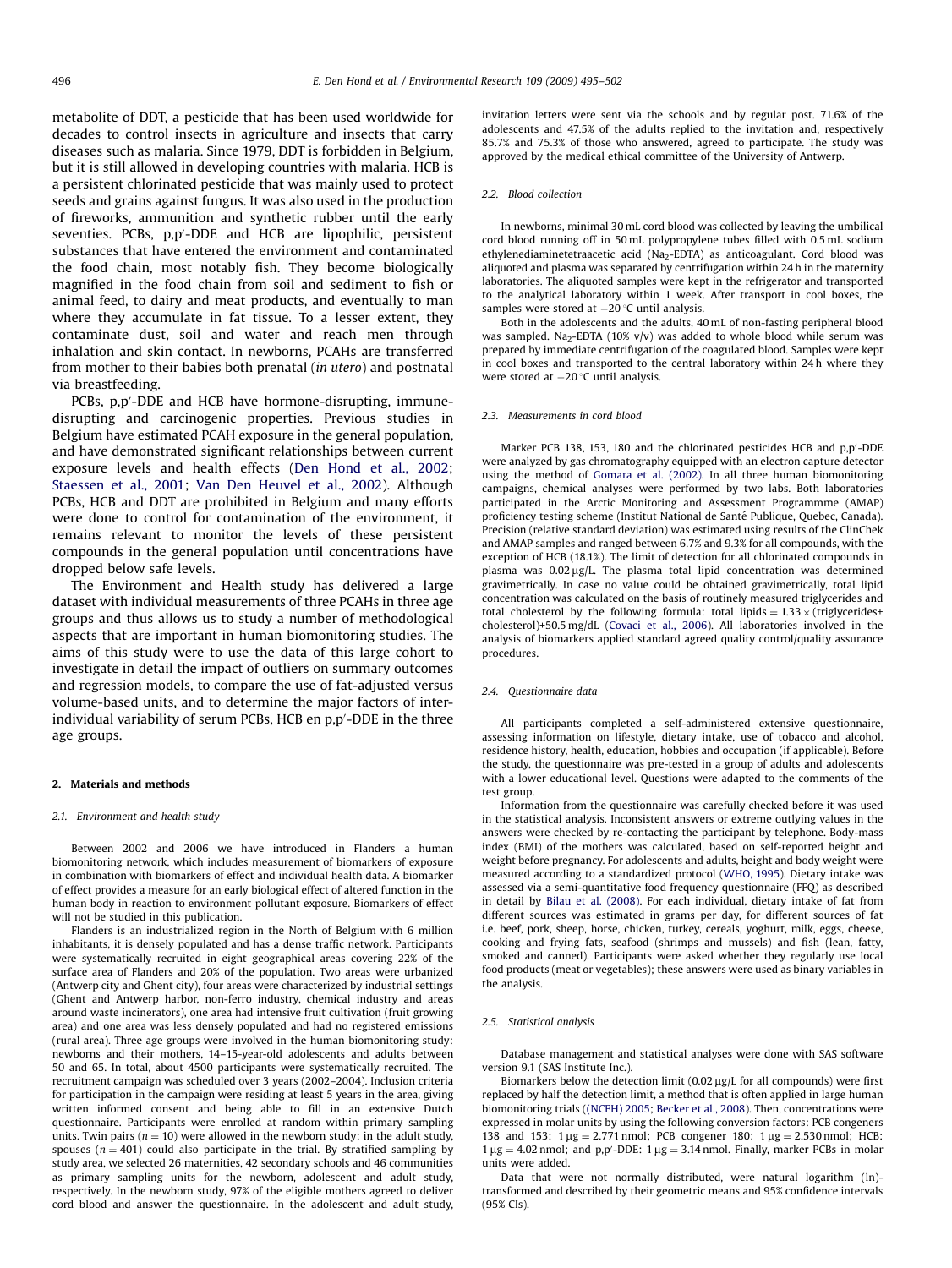2.5.1. Multiple linear regression models of serum PCBs in adolescents and adults

Multiple linear regression models were built to identify the major determinants of the biomarker levels. In first instance, this was done for serum PCBs in adolescents and adults. For both age groups, separate models were investigated for different units of PCBs, i.e. (A) PCB concentration expressed in nmol/L without any adjustment for blood fat (volume-based units); (B) PCB concentration expressed in nmol/L with blood fat (mg/dL) added as a separate explanatory variable in the model (volume-based units with adjustment for blood fat); and (C) PCB concentration expressed in pmol/g blood fat (fat-based units). Possible covariates that determine inter-individual variation of the concentration of PCBs were listed based on a literature search. A multiple linear regression model was built including covariates significant at a 10% level in the univariate analyses. Important covariates were identified by stepwise regression procedures in which we set the p-value at 0.10 for the independent variables to enter and at 0.05 to stay in the model. The adjusted  $R^2$  (coefficient of determination,  $R_a^2$ ) of the obtained multiple linear regression models was used to select the 'best' model. This coefficient shows the proportion of variability in the biomarker values that is accounted for by this model, penalizing for the number of explanatory variables in the model.

Variance inflation factors (VIFs) were used to analyze the effects of multicollinearity. If the VIFs were larger than 10 multicollinearity was concluded.

The assumptions of normality, constancy of variance, independence (randomness) and linearity were checked with informal diagnostic plots and formal tests (White's General test for constancy of variance, Kolmogorov–Smirnov test for normality and the lack of fit test for linearity).

#### 3.5.2. Impact of outliers

An observation is considered to be outlying with respect to its biomarker value when its value lies more than 1.5 times above or below the interquartile range (IQ = the 75th percentile–the 25th percentile) [\(Grubbs, 1969](#page-7-0); [Moore and McCabe,](#page-7-0) [1999\)](#page-7-0). The impact of outliers on the summary statistics was investigated. A case may also be outlying if it has dramatic effects on the multiple regression analysis. A case may be outlying with respect to its Y value (biomarker value), its X value (covariates in the model), or both. In a first step, we identified outlying cases based on the fitted model; outliers with respect to the response were assessed using the studentized deleted residuals and outliers with respect to the predictor variables were assessed using the leverages or the diagonal elements of the hat matrix. In a second step, specific methods (DFFITS and Cook's Distance) were used to detect if these outlying cases were influential, that is cases that heavily influenced the fitted model. Models were fitted with and without influential cases and it was studied whether exclusion of the influential cases significantly changed the regression parameters.

#### 3.5.3. Quantification of impact of determinants

Quantitative relationships between the determinants and the biomarkers were calculated from the estimates of the multiple linear regression model, assuming that, when quantifying the relation of one covariate with the biomarker, all other covariates in the model are fixed at the population mean.

## 3. Results

Descriptive statistics and mean exposure values for the sum of marker PCBs, HCB and p,p'-DDE in the three study populations are given in [Table 1.](#page-3-0)

#### 3.1. Choice of units: volume-based versus fat-based units

Both in adolescents and in adults, we build multiple linear regression models to identify the determinants for interindividual variability of serum PCB levels. These regression models were constructed for different units of serum PCBs, i.e. serum PCBs in nmol/L without adjustment for blood fat (model A), serum PCBs in nmol/L with blood fat as explanatory variable in the model (model B) and serum PCBs expressed in pmol/g blood fat (model C). In both age groups, inclusion of blood fat in the analysis, either as an independent variable in the model (B) or as a correction factor in the formula (C), considerably increased the variability in serum PCB levels that is explained by the model ([Table 2](#page-3-0)). In adolescents, very similar results were obtained with blood fat added as an independent variable in the model  $(R_a^2 = 0.43)$  and with fat-based units  $(R_a^2 = 0.44)$ , demonstrating that both models explain a similar proportion of the variability in the model (43% vs. 44%). In adults, inclusion of blood fat as a separate variable in the model resulted in a considerably higher adjusted  $R^2$  ( $R_a^2 = 0.30$ ) compared to a model with fat-based units  $(R_a^2 = 0.19)$ , making the former model superior with respect to the variability that can be explained by the model. Overall, we conclude that the model with PCBs in volume-based units with blood fat as separate independent variable in the multiple regression model is superior to the other units and will therefore be used in all further analyses.

#### 3.2. Impact of outliers

An observation may be outlying with respect to its biomarker values. For serum PCBs in nmol/L in adolescents, 17 cases were found to be beyond the fences. Dropping these outlying cases from the study population resulted in a similar geometric mean and 95% CI (mean: 0.779 nmol/L; 95% CI: 0.761–0.798 nmol/L) compared to the whole study population (mean: 0.781 nmol/L; 95% CI: 0.762–0.801 nmol/L). In adults, 37 cases were identified as outlying. Here also, the geometric mean and confidence interval without the outlying cases (mean: 5.500 nmol/L; 95% CI: 5.396–5.605 nmol/L) were comparable with those of the whole population (mean: 5.485 nmol/L; 95% CI: 5.370–5.603 nmol/L).

A case may also be an outlier if it has dramatic effects on the regression coefficients in the linear regression models. In adolescents, 57 cases were found to be outlying with respect to the biomarker values while 55 cases were outliers with respect to the covariates. Respectively, 40 and 13 of them were influential. Fitting the model with or without the 53 influential cases changed the adjusted  $R^2$  of the model from 0.43 to 0.51. In adults, 67 cases were outliers with respect to the biomarker values and 50 cases with respect to the covariates. Respectively, 54 and 14 of them were found to be influential. Exclusion of the 68 influential cases resulted in an adjusted  $R^2$  of 0.38 compared with an adjusted  $R^2$  of 0.30 with influential cases. Thus, identification and exclusion of influential cases in multiple regression models will lead to better prediction models, with an higher proportion of the variability explained. Also, exclusion of influential outliers sometimes changed the regression coefficients (but not the sign) of the covariates and had an influence on the covariates that were retained as significant ( $p$ <0.05) in the model. When we exclude influential cases, these models will be better applicable to the general population, and are therefore preferential for studies in which we want to extrapolate general guidelines for human biomonitoring.

## 3.3. Determinants of serum PCBs, HCB and p,p'-DDE

For all age groups separately, we constructed multiple linear regression models with PCAHs expressed in nmol/L and without influential outliers in order to identify the factors that determine inter-individual variability in the serum levels of each of the three PCAHs. For serum PCBs, the model explained 39.1%, 50.8% and 38.0% of the variability in, respectively newborns, adolescents and adults ([Fig. 1](#page-4-0)). For the chlorinated pesticides, the total variability explained was lower than in PCBs and amounted in the three age groups to, respectively 21.5%, 26.0% and 43.0% for HCB, and to  $22.1\%$ ,  $27.9\%$  and  $26.0\%$  for  $p,p'$ -DDE. The factors that contributed most to the variability were blood fat, age, sex, BMI, change in body weight, area of residence and local meat consumption ([Fig. 1\)](#page-4-0).

#### 3.4. Quantification of impact of determinants

Starting from the multiple linear regression models, we used the estimates of the regression coefficients to quantify the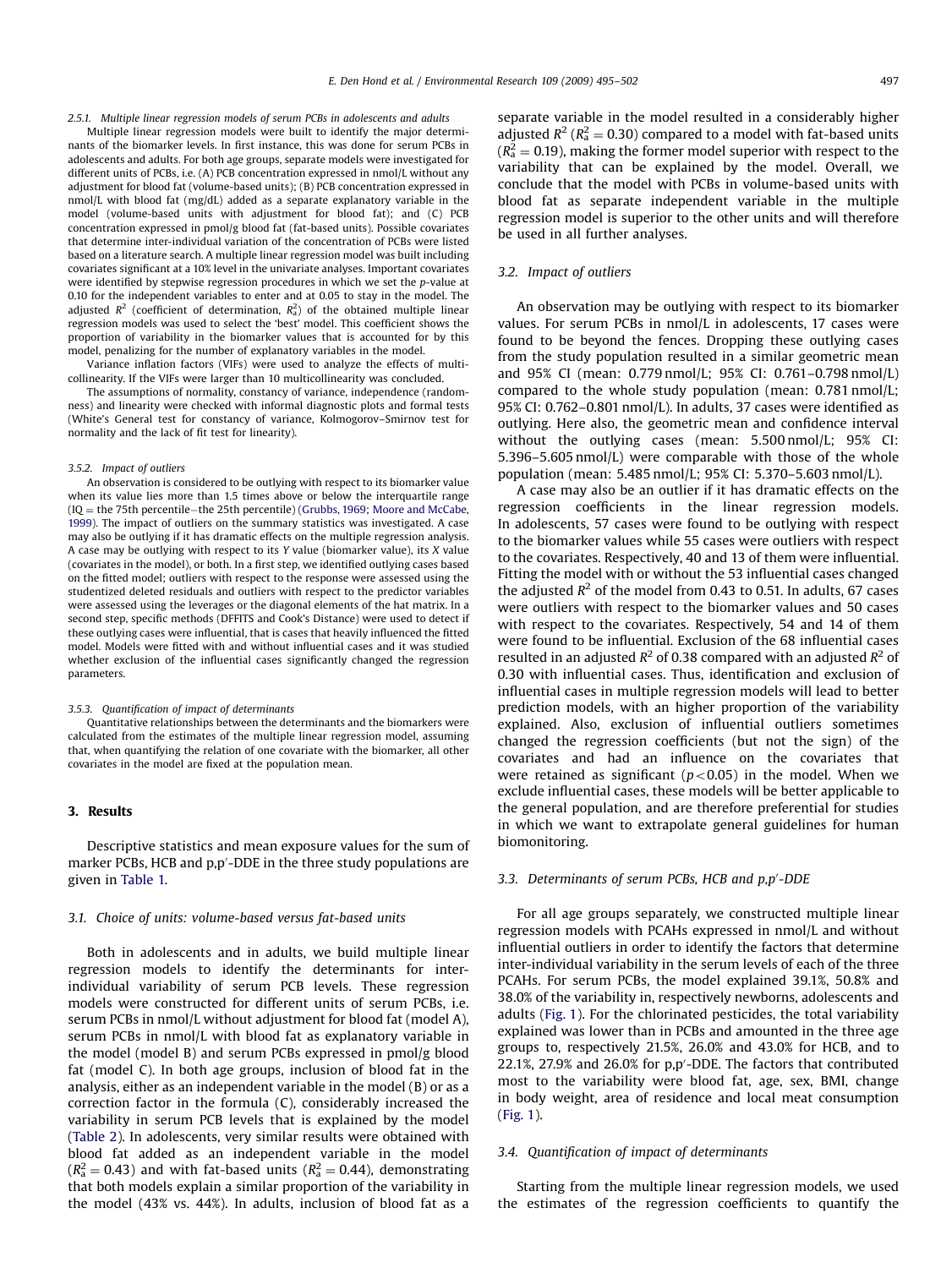#### <span id="page-3-0"></span>Table 1

Descriptive statistics in three age groups.

|                                                                |                                                                                                                       | Mothers and newborns <sup>a</sup>                                                                        | Adolescents                                                                                       | Adults                                                                                                    |
|----------------------------------------------------------------|-----------------------------------------------------------------------------------------------------------------------|----------------------------------------------------------------------------------------------------------|---------------------------------------------------------------------------------------------------|-----------------------------------------------------------------------------------------------------------|
| N<br>Sex<br>Age (years)<br>BMI<br>Smoking                      | Female/male<br>$Mean + SD$<br>Range<br>$Mean + SD$<br>Range<br>% non-smokers<br>% former smokers<br>% current smokers | 1169<br>1196/0<br>$29.6 + 4.3$<br>$18.1 - 44.0$<br>$23.3 + 4.2$<br>$14.0 - 44.6$<br>64.2<br>19.6<br>16.2 | 1679<br>792/887<br>$14.9 + 0.5$<br>$13.8 - 16.5$<br>$20.6 + 3.1$<br>$13.7 - 36.6$<br>86.4<br>13.6 | 1583<br>808/775<br>$57.6 + 4.1$<br>$49.8 - 65.3$<br>$26.9 + 4.2$<br>$15.1 - 48.1$<br>44.6<br>37.2<br>18.3 |
| Blood fat in mg/dL                                             | Mean<br>(95% CI)                                                                                                      | 209<br>$(205 - 213)$                                                                                     | 444<br>$(440 - 448)$                                                                              | 612<br>$(604 - 620)$                                                                                      |
| Serum PCBs in nmol/L<br>Serum PCBs in pmol/g fat               | Geometric mean<br>(95% CI)<br>Number $(\%) <$ LOD<br>Geometric mean<br>(95% CI)                                       | 0.333<br>$(0.318 - 0.349)$<br>369 (31.6%)<br>226<br>$(215 - 236)$                                        | 0.781<br>$(0.762 - 0.801)$<br>19(1.1%)<br>178<br>$(174 - 183)$                                    | 5.485<br>$(5.370 - 5.603)$<br>$2(0.1\%)$<br>919<br>$(901 - 937)$                                          |
| Serum HCB in nmol/L<br>Serum HCB in pmol/g fat                 | Geometric mean<br>(95% CI)<br>Number $(\%) <$ LOD<br>Geometric mean<br>(95% CI)                                       | 0.189<br>$(0.180 - 0.198)$<br>253 (21.6%)<br>101<br>$(95 - 106)$                                         | 0.364<br>$(0.358 - 0.370)$<br>$0(0.0\%)$<br>87.9<br>$(86.4 - 89.4)$                               | 1.370<br>$(1.329 - 1.412)$<br>$0(0.0\%)$<br>273<br>$(264 - 281)$                                          |
| Serum p,p'-DDE in nmol/L<br>Serum $p, p'$ -DDE in $pmol/g$ fat | Geometric mean<br>(95% CI)<br>Number $(\%) <$ LOD<br>Geometric mean<br>(95% CI)                                       | 0.993<br>$(0.929 - 1.056)$<br>20 (1.7%)<br>515<br>$(481 - 548)$                                          | 1.462<br>$(1.404 - 1.522)$<br>1(0.1%)<br>529<br>$(486 - 572)$                                     | 8.885<br>$(8.441 - 9.352)$<br>5(0.3%)<br>2341<br>$(2202 - 2479)$                                          |

PCBs: sum of marker PCB 138, 153 and 180; HCB: hexachlorobenzene; p,p'-DDE: p,p'-dichlorodiphenyldichloroethane (metabolite of DDT); LOD: level of detection (0.02 µg/L for all compounds).

<sup>a</sup> Mother and newborn study: sex, age, BMI and smoking of the mother are given; blood and serum values of the cord blood are given.

## Table 2

Adjusted  $R^2$  of multiple linear regression models<sup>a</sup> with different units of serum PCBs as dependent variable.

|                                                                                                               | Adolescents                          | <b>Adults</b>                        |
|---------------------------------------------------------------------------------------------------------------|--------------------------------------|--------------------------------------|
| (A) Volume-based units of serum PCBs<br>(B) Volume-based units of serum PCBs with<br>adjustment for blood fat | $R_a^2 = 0.3860$<br>$R_3^2 = 0.4281$ | $R_a^2 = 0.1602$<br>$R_a^2 = 0.2990$ |
| (C) Fat-based units of serum PCBs                                                                             | $R_3^2 = 0.4443$                     | $R_a^2 = 0.1862$                     |

<sup>a</sup> The multiple regression model was adjusted for the following covariates: in adolescents: BMI, sex, educational level of the family, breastfeeding, smoking during pregnancy of the mother, age mother at childbirth, study area, local meat consumption, eel fat consumption, animal fat consumption and milk fat consumption (only for A); in adults: age, smoking, change in body weight, BMI (only for C), study area, local meat consumption (only for B and C), eel fat consumption, mussel fat consumption, chicken fat consumption, vegetable fat consumption (only for C), consumption of liver fat (only for A) and alcohol use (only for C).

relationship between the biomarkers of exposure and significant determinants at the 5% level ([Table 3](#page-5-0)).

We found a highly consistent relationship between changes in the blood fat content and variations in the serum concentration of the three fat-soluble pollutants. In peripheral serum (adolescents and adults), an increase of the blood fat content with 100 mg/dL was associated with a 11-14% increase  $(p<0.001)$  in the concentration of PCBs, HCB or p,p'-DDE. In cord plasma, the variation among the three markers was higher with increases between 11% and 23% ( $p < 0.001$ ) for an augmentation of the blood fat content with 100 mg/dL.

Both in mothers and adults, there was a strong association between the age of the respondent and the serum/plasma concentration of all three persistent compounds. Increases in the serum levels of the three PCAHs were highly consistent in 50–65-year-old adults (+11–14% per 5-year increase of age,  $p < 0.001$ ) and more diverse in 18-40-year-old mothers (+18–34% per 5-year increase of age,  $p < 0.001$ ). As the age range in adolescents was only 2.7 years, it was not surprising to find a weak relationship between the PCAHs concentration and age; we only found a significant ( $p<0.01$ ) association between serum HCB and the adolescents' age. On the other hand, the serum PCB concentration at the age of 14–16 years was significantly ( $p < 0.01$ ) influenced by the age of the mother at the adolescent's birth. Also, birth weight of the adolescent was associated with HCB levels and the event of being breastfed as a baby had a major impact on the serum concentration of all three PCAHs of the teenager. Compared to adolescents who only received formula, those who were breastfed had 7%, 26% and 32% higher serum concentrations of, respectively HCB, PCBs and  $p, p'$ -DDE (all  $p < 0.001$ ).

With respect to sex, we found different effects in the various age groups. In adults, serum levels of p,p'-DDE and HCB were, respectively 28% and 40% ( $p < 0.001$ ) higher in women compared to men, while serum PCBs did not differ significantly between men and women. In adolescents, we found  $20-40\%$  ( $p < 0.001$ ) higher serum levels in boys compared to girls for all three PCAHs. Also for BMI, the results varied by age. In adults, serum levels of p,p'-DDE and HCB (but not PCB) were significantly and positively related to BMI, while in adolescents, the serum levels of all three PCAHs decreased significantly when BMI was rising. In the mothers of the newborns, we found contradicting results, i.e.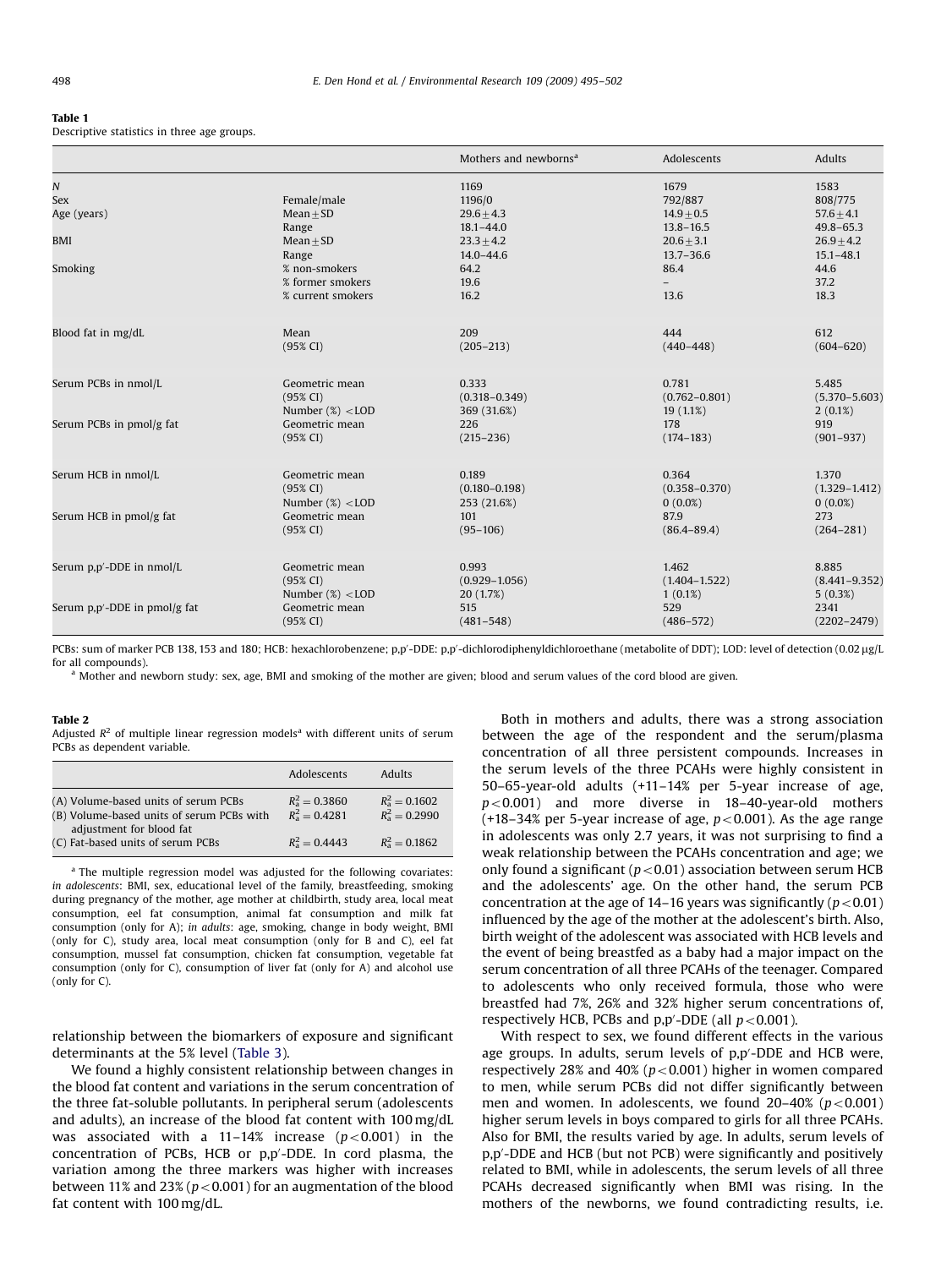<span id="page-4-0"></span>

Fig. 1. Adjusted  $R^2$  representing the percent variability explained by the covariates in the multiple regression models for serum PCBs, hexachlorobenzene (HCB) and p,p'-DDE in three age classes.

BMI was negatively associated with serum PCBs and positively with serum HCB. For different age groups and PCAHs, however, we found very consistent relationships between changes in body weight and serum levels of persistent compounds: a weight gain of 10 kg was associated with a decrease in the serum levels of PCBs, HCB or p,p'-DDE up to 24%.

In the mothers of the newborns, no associations were found between the food intake pattern of the last year before pregnancy and serum levels of PCAHs in cord blood. In adolescents, a positive association was found between serum PCBs, HCB or p,p'-DDE on the one hand and different sources of animal fat (dairy fat, fish fat and added fats) on the other hand. The serum level of p,p'-DDE was positively associated with fresh vegetable consumption in adolescents. In adults between 50 and 65 years old, a positive association was detected between animal fat intake (eel, mussels, chicken) and serum PCB levels. Contradictory, both total fat and milk fat were associated negatively with serum levels of HCB or p,p'-DDE in adults.

Over and beyond food intake we studied the effect of locally grown food products on serum levels of PCAHs. In mothers of newborns, consumption of local dairy products was associated with higher serum PCB levels. In adolescents, consumption of local meat was related to higher levels of all three PCAHs. In all age groups, local vegetable consumption and/or being owner of a vegetable garden was associated with increased serum levels of the persistent pesticides.

Finally, a number of variables show small effects in some age groups and for some exposure markers. Smoking was identified as confounder in adults for PCBs and for HCB, but the results were inconsistent and the impact was small. In adolescents, a higher educational level of the respondent itself was significantly associated with higher serum levels of HCB; the educational level of the family (highest of mother or father) was significantly and positively related to serum PCBs of the adolescent. In adults and

mothers, significantly higher values of HCB and p,p'-DDE were found in the winter season.

#### 4. Discussion

In this study, we determined the major covariates of the serum levels of marker PCBs, HCB and p,p'-DDE in three different age groups. We found consistent relationships between the serum concentration of the three fat-soluble pollutants and blood fat, age, changes in body weight and sources of animal fat in the diet. The serum levels of the two persistent pesticides were positively associated with local vegetable consumption. In 14–15-year-old adolescents, being breastfed as a baby was an important predictor of serum levels of PCAHs during puberty. The impact of sex and BMI differed by age. We also showed that exclusion of influential outliers in multiple linear regression models resulted in multiple regression models that are better applicable to the general population. The regression model with the pollutant expressed in volume-based units and blood fat as a separate independent variable was superior compared to models with other units in terms of adjusted  $R^2$ .

Up to now, there is no general agreement in literature on the use of units for biomarkers assessing exposure to persistent pollutants. In some studies, concentrations (mol/L) are reported, while others use fat-based units (mol/g blood fat). In this study, we could explain more of the observed variability (highest adjusted  $R^2$ ) if PCAHs were expressed as volume-based units and blood fat was included as an explanatory variable in the model. Results were only presented for PCBs, but similar conclusions can be drawn for the chlorinated pesticides, HCB and p,p'-DDE (data not shown). For all three components, the relation between the serum concentration and the blood fat content was highly consistent: an increase of the blood fat content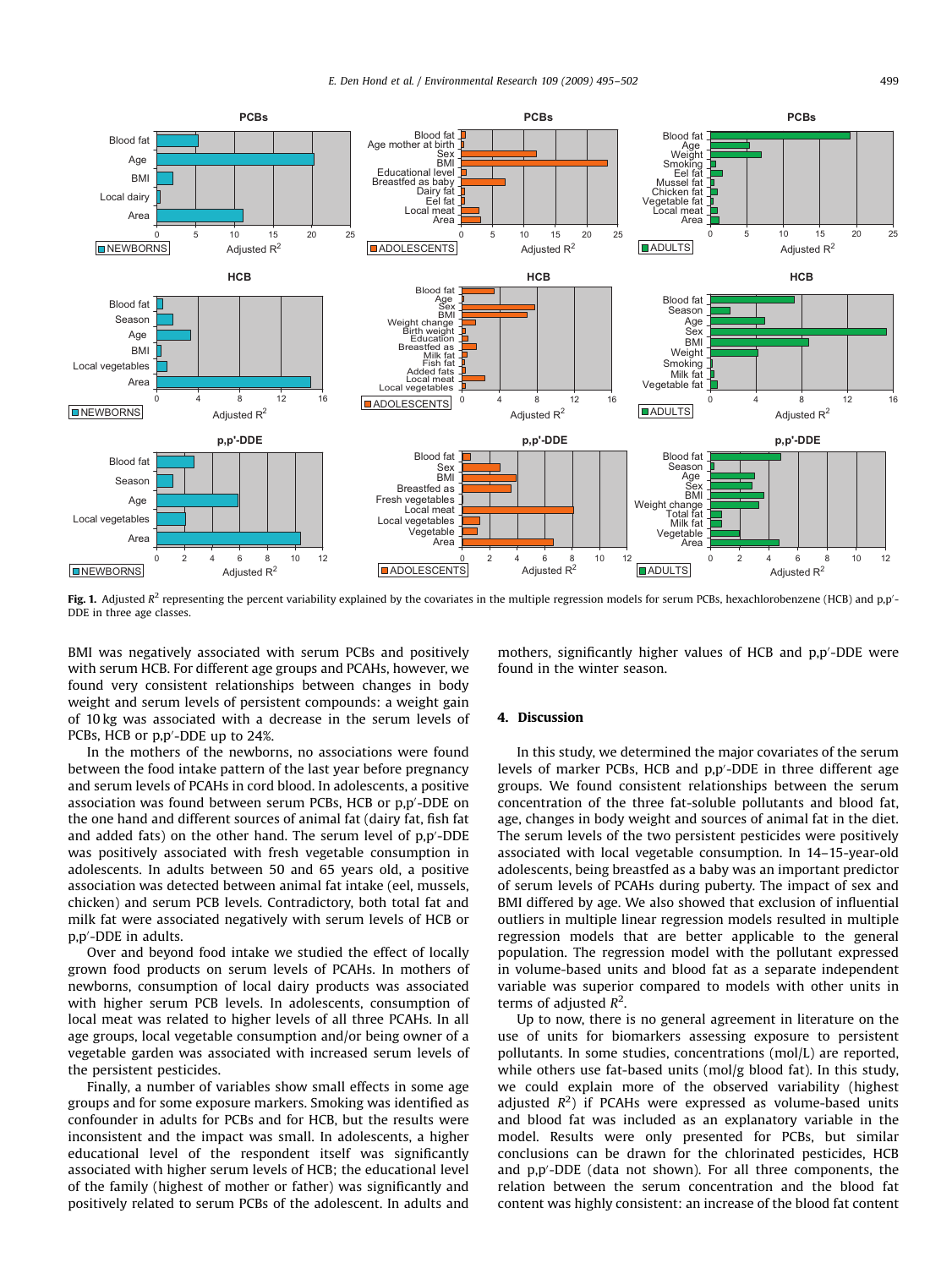#### <span id="page-5-0"></span>Table 3

Quantification of determinants of serum PCBs, hexachlorobenzene (HCB) and p,p'-DDE.

|                                                                                                                                   |                                                                                          | Mothers and newborns cord<br>plasma                                   |                                                                         | Adolescents peripheral serum                                                              |                                                       | Adults peripheral serum                                          |                                                 |                                                        |                                                     |                                                                      |
|-----------------------------------------------------------------------------------------------------------------------------------|------------------------------------------------------------------------------------------|-----------------------------------------------------------------------|-------------------------------------------------------------------------|-------------------------------------------------------------------------------------------|-------------------------------------------------------|------------------------------------------------------------------|-------------------------------------------------|--------------------------------------------------------|-----------------------------------------------------|----------------------------------------------------------------------|
|                                                                                                                                   |                                                                                          | PCBs                                                                  | HCB                                                                     | $p, p'$ -<br><b>DDE</b>                                                                   | <b>PCBs</b>                                           | HCB                                                              | $p, p'$ -<br><b>DDE</b>                         | <b>PCBs</b>                                            | <b>HCB</b>                                          | $p, p'$ -<br><b>DDE</b>                                              |
| $\overline{N}$<br>% change in biomarker concentration for a given change of the covariate<br>Covariates related to blood sampling | 1011                                                                                     | 1003                                                                  | 1094                                                                    | 1387                                                                                      | 1390                                                  | 1493                                                             | 1438                                            | 1506                                                   | 1468                                                |                                                                      |
| <b>Blood</b> fat<br>Season                                                                                                        | $+100$ mg/dL<br>Spring vs. winter<br>Summer vs. winter<br>Autumn vs. winter              | $+23%$ ***<br>ns<br>ns<br>ns                                          | $+11\%^{***}$<br>$-20%$ ***<br>$-18%$ **<br>$-19%^{**}$                 | $+20%***$<br>$-23%***$<br>$-18%$ **<br>ns                                                 | $+14%$ ***<br>ns<br>ns<br>ns                          | $+11\%***$<br>ns<br>ns<br><sub>ns</sub>                          | $+11\%^{***}$<br>ns<br>ns<br>ns                 | $+11%$ ***<br>ns<br>$\qquad \qquad -$<br><sub>ns</sub> | $+10%$ ***<br>$-17%$ ***<br>$\qquad \qquad -$<br>ns | $+12%$ ***<br>$-14%$ **<br>$\overline{\phantom{0}}$<br><sub>ns</sub> |
| <b>Biological covariates</b>                                                                                                      |                                                                                          |                                                                       |                                                                         |                                                                                           |                                                       |                                                                  |                                                 |                                                        |                                                     |                                                                      |
| Age<br>Sex<br>BMI<br>Weight change<br>Birth weight<br>Age of mother at birth                                                      | +5 years<br>Male vs. female<br>$+5$ kg/m <sup>2</sup><br>$+10$ kg<br>$+1$ kg<br>+5 years | $+34%***$<br>$\equiv$<br>$-15%$ ***<br>ns<br>$\overline{\phantom{0}}$ | $+18%$ ***<br>$\overline{a}$<br>$+6%$<br>ns<br>$\overline{\phantom{0}}$ | $+24%$ ***<br>$\overline{\phantom{a}}$<br>ns<br>ns<br>$\qquad \qquad -$<br>$\overline{a}$ | ns<br>$+40%$ ***<br>$-40%***$<br>ns<br>ns<br>$+3%$ ** | $+5%$ **a<br>$+20%***$<br>$-14%$ ***<br>$-7%***b$<br>$+3%$<br>ns | ns<br>$+26%$ ***<br>$-24%***$<br>ns<br>ns<br>ns | $+11\%$ ***<br>ns<br>ns<br>$-14%$ ***                  | $+14%$ ***<br>$-40%***$<br>$+24%$ ***<br>$-19%$ *** | $+14%$ ***<br>$-28%$ ***<br>$+22%***$<br>$-24%***$                   |
| Socio-economic covariates                                                                                                         |                                                                                          |                                                                       |                                                                         |                                                                                           |                                                       |                                                                  |                                                 |                                                        |                                                     |                                                                      |
| Highest educational level of the family<br>(mother or father)                                                                     | Primary vs. higher<br>Low secondary vs.<br>higher<br>High secondary vs.<br>higher        | ns                                                                    | ns                                                                      | ns                                                                                        | $-19%$<br>$-10%$ ***<br>$-4%$                         | ns                                                               | ns                                              | ns                                                     | ns                                                  | ns                                                                   |
| Secondary school level of the adolescent                                                                                          | Technical vs.<br>general<br>Vocational vs.<br>general                                    |                                                                       |                                                                         |                                                                                           | ns                                                    | $-4%$<br>$-7%^{**}$                                              | ns                                              |                                                        |                                                     |                                                                      |
| Life style                                                                                                                        |                                                                                          |                                                                       |                                                                         |                                                                                           |                                                       |                                                                  |                                                 |                                                        |                                                     |                                                                      |
| Smoking                                                                                                                           | Former vs. non-<br>smoker                                                                | ns                                                                    | ns                                                                      | ns                                                                                        |                                                       |                                                                  |                                                 | ns                                                     | $-6%$                                               | <sub>ns</sub>                                                        |
|                                                                                                                                   | Current vs. non-<br>smoker                                                               | ns                                                                    | ns                                                                      | ns                                                                                        | ns                                                    | ns                                                               | ns                                              | $+10%$ ***                                             | ns                                                  | ns                                                                   |
| Breastfed as baby                                                                                                                 | Yes vs. no                                                                               |                                                                       | $\overline{\phantom{0}}$                                                | $\overline{a}$                                                                            | $+26%$ ***                                            | $+7%$ ***                                                        | $+32%***$                                       | $\overline{\phantom{a}}$                               |                                                     |                                                                      |
| Food intake                                                                                                                       |                                                                                          |                                                                       |                                                                         |                                                                                           |                                                       |                                                                  |                                                 |                                                        |                                                     |                                                                      |
| <b>Total</b> fat<br>Milk fat<br>Fish fat (all fish)<br>Eel fat                                                                    | $+10$ g/day<br>$+5$ g/day<br>$+5$ g/day<br>$+0.1$ g/day                                  | ns<br>ns<br>ns<br>ns                                                  | ns<br>ns<br>ns<br>ns                                                    | ns<br>ns<br>ns<br>ns                                                                      | ns<br>$+1.3%$ **<br>ns<br>$+1.0%$                     | ns<br>$+4%$ **<br>$+6%$<br>ns                                    | ns<br>ns<br>ns<br>ns                            | ns<br>ns<br>ns<br>$+1.3%***$                           | ns<br>$-7%^{**}$<br>ns<br>ns                        | $-10%$ **<br>$-14%^{**}$<br>ns<br>ns                                 |
| Mussel fat<br>Chicken fat<br>Added fats <sup>c</sup><br>Fresh vegetables                                                          | $+0.1$ g/day<br>$+0.1$ g/day<br>$+5$ g/day<br>$+100$ g/day                               | ns<br>ns<br>ns<br>ns                                                  | ns<br>ns<br>ns<br>ns                                                    | ns<br>ns<br>ns<br>ns                                                                      | ns<br>ns<br>ns<br>ns                                  | ns<br>ns<br>$+1.3%$ **<br><sub>ns</sub>                          | ns<br>ns<br>ns<br>$+2%$                         | $+4%$ **<br>$+1%$<br>ns<br><sub>ns</sub>               | ns<br>ns<br>ns<br>ns                                | <sub>ns</sub><br><sub>ns</sub><br>ns<br>ns                           |
| Local food consumption                                                                                                            |                                                                                          |                                                                       |                                                                         |                                                                                           |                                                       |                                                                  |                                                 |                                                        |                                                     |                                                                      |
| Local meat<br>Local dairy<br>Local vegetables<br>Vegetable garden                                                                 | Yes vs. no<br>Yes vs. no<br>Yes vs. no<br>Yes vs. no                                     | ns<br>$+11\%$ *<br>ns<br>ns                                           | ns<br>ns<br>$+12%$<br>ns                                                | ns<br>ns<br>$+18%$ **<br>ns                                                               | $+16%$ ***<br>ns<br>ns<br>ns                          | $+7%$ **<br>ns<br>$+6%$ **<br>ns                                 | $+19%***$<br>ns<br>$+13%$<br>$+14\%^{***}$      | $+10%$ ***<br>ns<br>ns<br>ns                           | ns<br>ns<br>ns<br>ns                                | ns<br><sub>ns</sub><br><sub>ns</sub><br>$+11\%$ *                    |

Quantitative relationships between a covariate and a biomarker were calculated from the estimates of the multiple linear regression model, assuming that, all other covariates in the model are fixed at the population mean.—: not applicable (information not available or not relevant); ns: not significant. \*p<0.05; \*\*p<0.01; \*\*\*p<0.001.<br><sup>a</sup> For increase of age with 1 year.

<sup>a</sup> For increase of age with 1 year.<br><sup>b</sup> For weight change of 5 kg.

 $c$  Added fats = spreading and cooking fats.

by 100 mg/dL was associated with a 10–14% higher concentration of PCAHs in peripheral serum (both in adolescents and in adults), and a 11–23% higher concentration in cord blood. Therefore, for multiple regression analysis of PCBs or chlorinated pesticides, we recommend to use the values expressed as volume-based units (nmol/L) with blood fat added as a separate independent variable in the model. This approach allows the serum concentrations of persistent pollutants to be appropriately adjusted for blood fat, and the statistical significance of other variables in the model to be independent of effects of blood fat concentrations. These recommendations are in line with guidelines for the use of creatinine in measurements of urinary biomarkers by [Barr et al.](#page-7-0) [\(2005\)](#page-7-0). Their advice for biologic monitoring measurements in spot urine is to use the urinary analyte concentration and add creatinine as a separate value in the multiple regression model. Urinary creatinine concentrations are used to adjust for dilution of spot urine samples, and thus are comparable to the use of blood fat as dilution marker for non-fasting serum or plasma.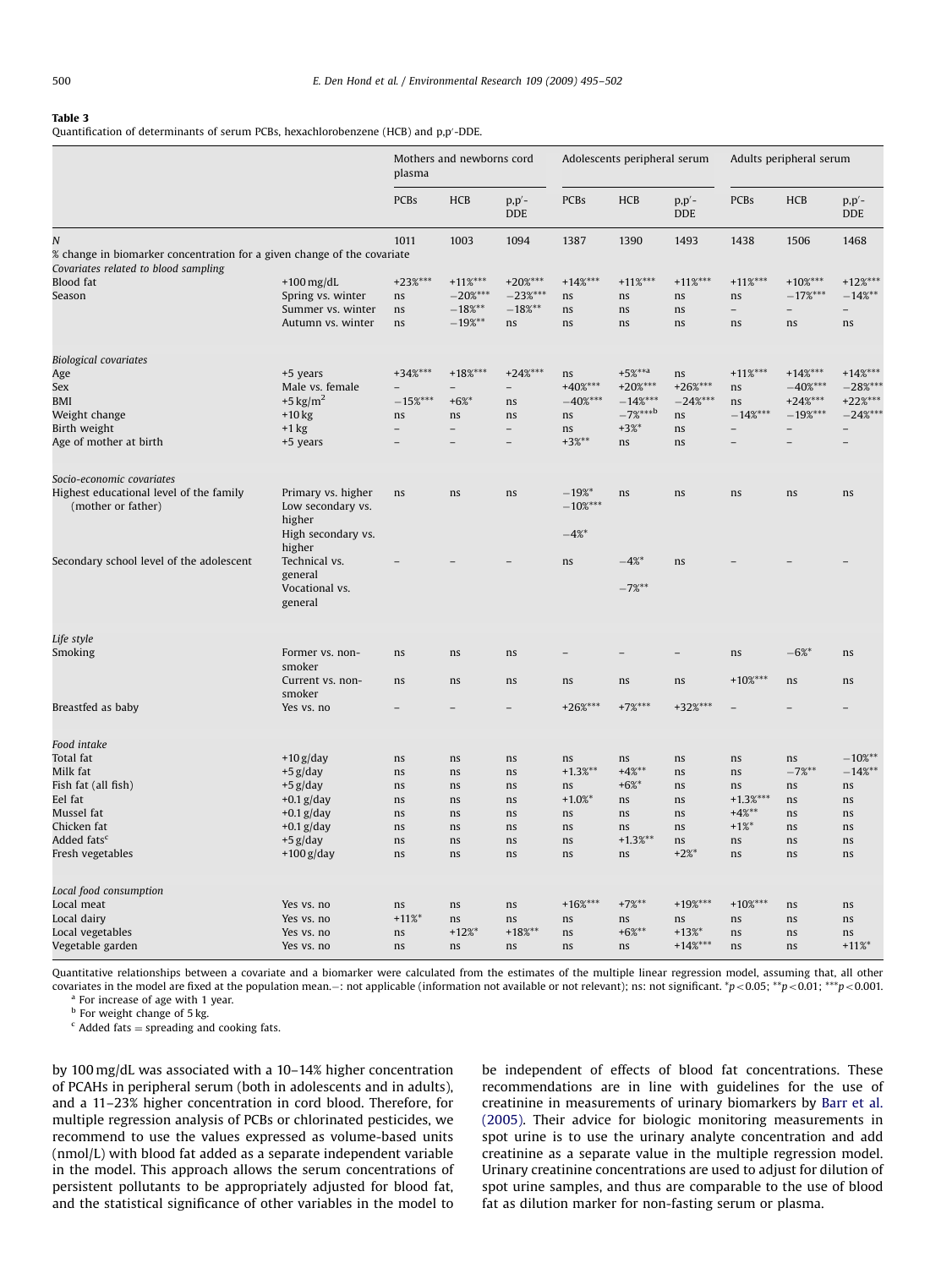The levels reported in this study are in line with former measurements of serum levels of PCBs, HCB and p,p'-DDE in Flanders. In 1999, 200 17–18-year-old adolescents and 200 adult women between the age of 50 and 65 were studied in a pilot trial for human biomonitoring. The geometric mean of the summed PCBs in the youngsters was 293 pmol/g fat [\(Staessen et al., 2001\)](#page-7-0), which is considerably higher compared to the current study (i.e. 178 pmol/g fat). The higher values in the pilot trial can be explained by two independent factors. First, the teenagers in the pilot trial were on average 3 years older and levels of persistent pollutants are known to increase with age. Second, the adolescents in the pilot trial were studied on average 5 years earlier in time, when levels of PCBs in the environment were still higher. Studies in breast milk have shown that levels of PCBs have decreased by 80–90% over a period of 12 years ([Van Leeuwen and](#page-7-0) [Malisch, 2002](#page-7-0); [Schade and Heinzow, 1998](#page-7-0)). In the pilot project, median levels in 200 women equaled 1054 pmol/g fat for PCBs,  $442$  pmol/g fat for HCB and 2736 pmol/g fat for  $p, p'$ -DDE ([Koppen et al., 2002](#page-7-0)). These levels are also higher than the average values measured in the current study, that is 919, 273 and 2341 pmol/g fat, respectively. Possible explanations for the lower values in the current trial are the decreasing levels in the environment and the fact that in the pilot project only women were studied, which may result in higher values for this age class.

In most studies, the major determinant of biomarkers that reflect persistent pollutants is the age of the respondent [\(Schade](#page-7-0) [and Heinzow, 1998;](#page-7-0) [Dallaire et al., 2002](#page-7-0); [Falk et al., 1999;](#page-7-0) [Jonsson et](#page-7-0) [al., 2005;](#page-7-0) [Solomon and Weiss, 2002](#page-7-0); [Sweeney et al., 2001](#page-7-0)). In the current study, we also found a highly consistent relationship between biomarkers of exposure and age in 50–65-year-old adults  $(+11\%$  for PCBs,  $+14\%$  for HCB and $+14\%$  for  $p, p'$ -DDE per 5-year increase of age), while the effects were less constant in 18–40-year-old pregnant women (+34%, +18% and +24%, respectively). Possibly, other factors such as parity or previous breastfeeding, although not identified as significant determinant, may interact with age in young mothers. The age dependency can be explained by larger buildup of PCAHs in the body throughout life. Moreover, as environmental loads of PCAHs are decreasing over time, older people have been exposed to higher levels in the past.

In adolescents, serum PCAHs were negatively related to BMI, while a positive relationship with BMI was observed in adults. These findings are in accordance with earlier studies in youngsters ([Nawrot et al., 2002](#page-7-0); [Ryan et al., 1994\)](#page-7-0) and in adults ([Schade and](#page-7-0) [Heinzow, 1998](#page-7-0); [Falk et al., 1999;](#page-7-0) [Jonsson et al., 2005](#page-7-0)). In adults, we expect a positive relationship in view of the higher absolute body burden in obese subjects and the assumption of a steady state between PCAH concentration in fat tissue and in serum. In adolescents, a transient dilution effect in adipose tissue during growth spurt may explain the negative relationship between serum PCAH levels and BMI. As body fat content in teenager girls is about double that of boys in adolescence, the same mechanism may explain the lower serum values in girls compared to boys. Also the negative relationship between changes in body weight and serum levels of PCAHs is in line with this mechanism. Weight loss and lipolysis may lead to an up-concentration of PCAHs in the lipid tissue and subsequently, if we accept the assumption of steady state between fat tissue and serum, to higher serum values of PCAHs.

Nutrition is a major source of exposure to PCAHs. In mothers of newborns, we found no significant associations between serum levels of PCAHs and food consumption in the year before the pregnancy. Although this best represents the 'usual' food intake, the relationship between serum levels and food consumption is probably troubled by the long time gap, by changing food habits during pregnancy and possibly also by a changing metabolism during pregnancy. In adolescents, the serum levels of PCAHs at the

age of 14–16 years were associated with the use of breastfeeding as baby. This observation has been reported several times in the last decade and in different Western countries [\(Schade and](#page-7-0) [Heinzow, 1998;](#page-7-0) [Falk et al., 1999](#page-7-0); [Jonsson et al., 2005](#page-7-0); [Solomon](#page-7-0) [and Weiss, 2002](#page-7-0); [Nawrot et al., 2002](#page-7-0); [Glynn et al., 2007;](#page-7-0) [Grimvall](#page-7-0) [et al., 1997\)](#page-7-0). Still, according to WHO guidelines, mother's milk remains the best nutrition for a baby ([WHO, 2001](#page-7-0)). With some exceptions, we can state that both in adolescents and in adults, serum levels of PCAHs were positively related to animal food intake (meat, chicken or fish). This is in accordance with literature ([Falk et al., 1999](#page-7-0); [Glynn et al., 2003, 2007;](#page-7-0) [He et al., 2001\)](#page-7-0) and with the fact that animal fats are the major source of fat-soluble bio-accumulating pollutants. The serum levels of the chlorinated pesticides (but not PCBs) were positively associated with local vegetable consumption and/or with being owner of a vegetable garden. This indicates that there may be local contamination, either as a result of former use of DDT and HCB in the area, or even due to current illegal or ignorant use of these products in Flanders. As a result of the current human biomonitoring study, the government has launched a campaign to collect old pesticides through the local community authorities.

Finally, a number of variables that are associated with the serum levels of PCAHs, are probably no determining factor in itself but rather a dummy for other underlying factors that determine exposure to or metabolism of the persistent compounds. Smoking was identified as confounder in adults, but the results were inconsistent and the impact was small. Possibly, there is colinearity between smoking and other life style factors such as nutrition, or social class. In adolescents, a higher educational level of the respondent itself was significantly associated with higher serum levels of HCB; the educational level of mother or father was significantly and positively related to serum PCBs. It is likely that educational level is associated with nutritional habits (e.g. fish or milk consumption), living conditions, or other life style factors that may influence exposure to persistent compounds. The serum concentrations of HCB and p,p'-DDE differed by season. In adults and mothers, significantly higher values were found in the winter season. We can hypothesize that this may be due to nutritional factors (e.g. higher animal fat consumption in winter) or to differences in body composition (e.g. weight gain in winter).

A major strength of this study was the availability of a large data set (more than 4400 individuals) for three different biomarkers of the same chemical class in different age classes (from newborn to adults). The chemical measurements, the collection of the questionnaire data, the calculation of secondary variables and the statistical analyses were performed in a consistent and uniform method for the three biomarkers and the three age groups. This has resulted in high-quality data and thus allows to generalize the findings and deduct a number of recommendations for human biomonitoring studies on how to handle outliers, use of units and selection of major confounders. The data show that methodological aspects and host factors are important to take into account in human biomonitoring studies that perform between-group comparisons or describe relations between internal PCAH exposure and health effects.

Although the results are based on a large data set, the conclusions are still limited to the three biomarkers at exposure levels that were assessed in this study and to the age ranges of the subgroups that were included in the study. To further improve our insight in the determinants of variability in these and other biomarkers and the methodological aspects of human biomonitoring studies, we need well-designed studies with large and welldocumented gradients in environmental, biological and life style factors. A European human biomonitoring project, enabling comparison of biomarker data and information on covariates of citizens of different countries could meet these requirements.